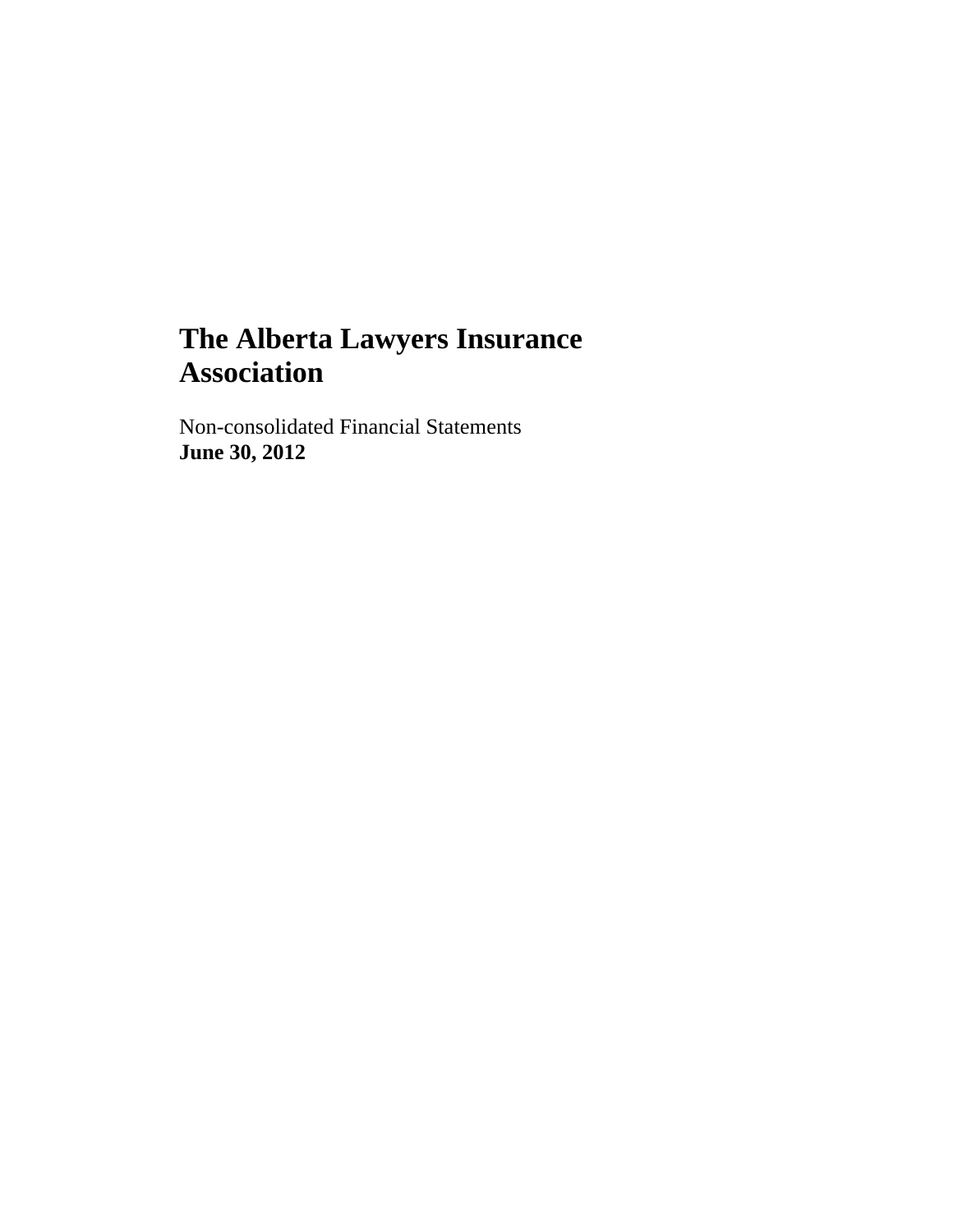

November 29, 2012

#### **Independent Auditor's Report**

**To the Directors of The Alberta Lawyers Insurance Association**

We have audited the accompanying non-consolidated financial statements of **The Alberta Lawyers Insurance Association,** which comprise the non-consolidated balance sheet as at June 30, 2012 and the non- consolidated statements of revenue, expenses and net assets and non-consolidated cash flows for the year then ended, and the related notes, which comprise a summary of significant accounting policies and other explanatory information.

#### **Management's responsibility for the non-consolidated financial statements**

Management is responsible for the preparation and fair presentation of these non-consolidated financial statements in accordance with Canadian generally accepted accounting principles, and for such internal control as management determines is necessary to enable the preparation of non-consolidated financial statements that are free from material misstatement, whether due to fraud or error.

#### **Auditor's responsibility**

Our responsibility is to express an opinion on these non-consolidated financial statements based on our audit. We conducted our audit in accordance with Canadian generally accepted auditing standards. Those standards require that we comply with ethical requirements and plan and perform the audit to obtain reasonable assurance about whether the non-consolidated financial statements are free from material misstatement.

An audit involves performing procedures to obtain audit evidence about the amounts and disclosures in the non-consolidated financial statements. The procedures selected depend on the auditor's judgment, including the assessment of the risks of material misstatement of the non-consolidated financial statements, whether due to fraud or error. In making those risk assessments, the auditor considers internal control relevant to the entity's preparation and fair presentation of the non-consolidated financial statements in order to design audit procedures that are appropriate in the circumstances, but not for the purpose of expressing an opinion on the effectiveness of the entity's internal control. An audit also includes evaluating the appropriateness of accounting policies used and the reasonableness of accounting estimates made by management, as well as evaluating the overall presentation of the non-consolidated financial statements.

We believe that the audit evidence we have obtained is sufficient and appropriate to provide a basis for our audit opinion.

*PricewaterhouseCoopers LLP 111 5th Avenue, Suite 310, Calgary, Alberta , Canada T2P 5L3 T: +1 403 509 7500, F: +1 403 781 1825, www.pwc.com/ca*

"PwC" refers to PricewaterhouseCoopers LLP, an Ontario limited liability partnership.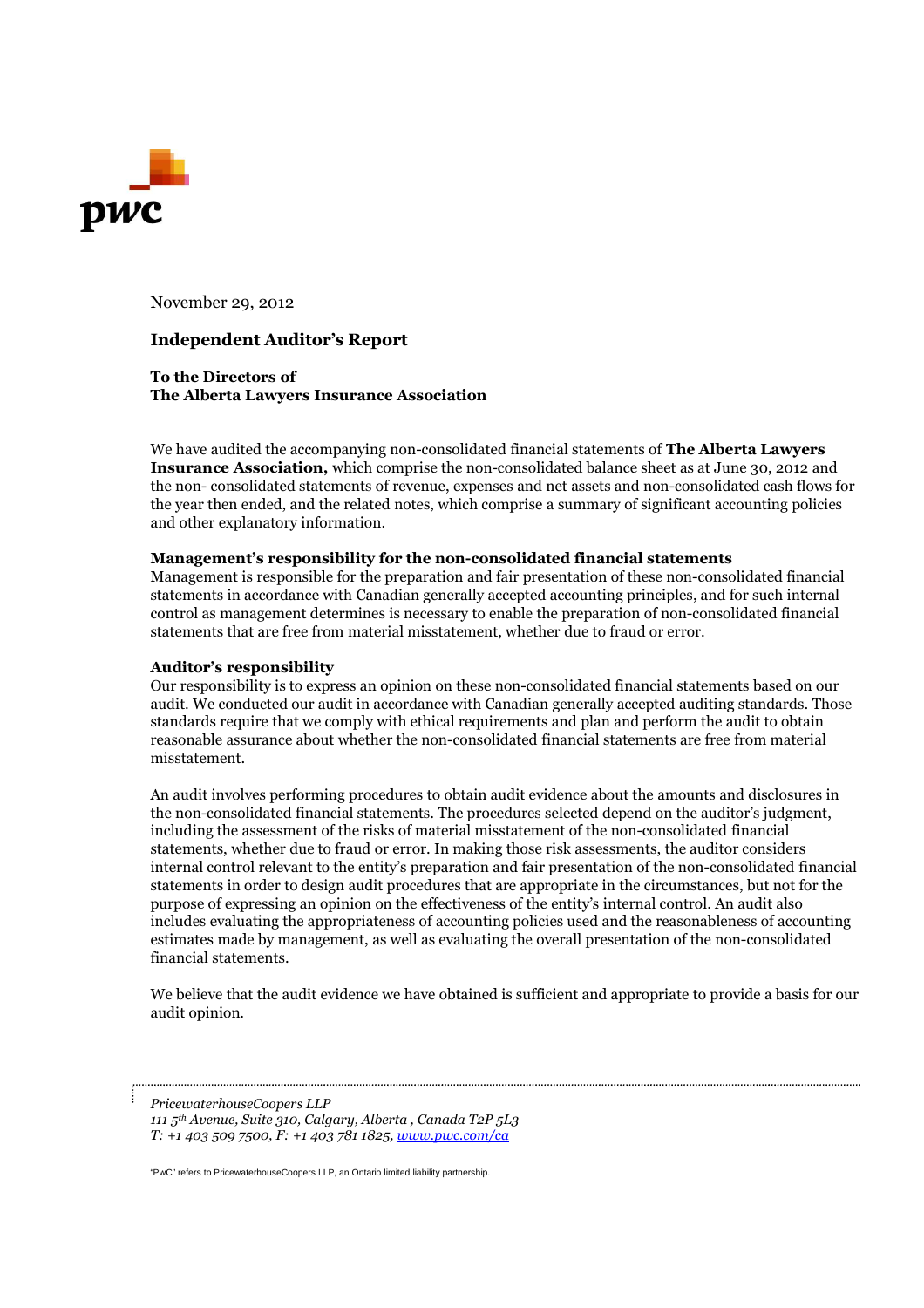

## **Opinion**

In our opinion, the non-consolidated financial statements present fairly, in all material respects, the financial position of **The Alberta Lawyers Insurance Association** as at June 30, 2012 and the results of its operations and its cash flows for the year then ended in accordance with Canadian generally accepted accounting principles.

Pricewaterhouse Coopers LLP

**Chartered Accountants**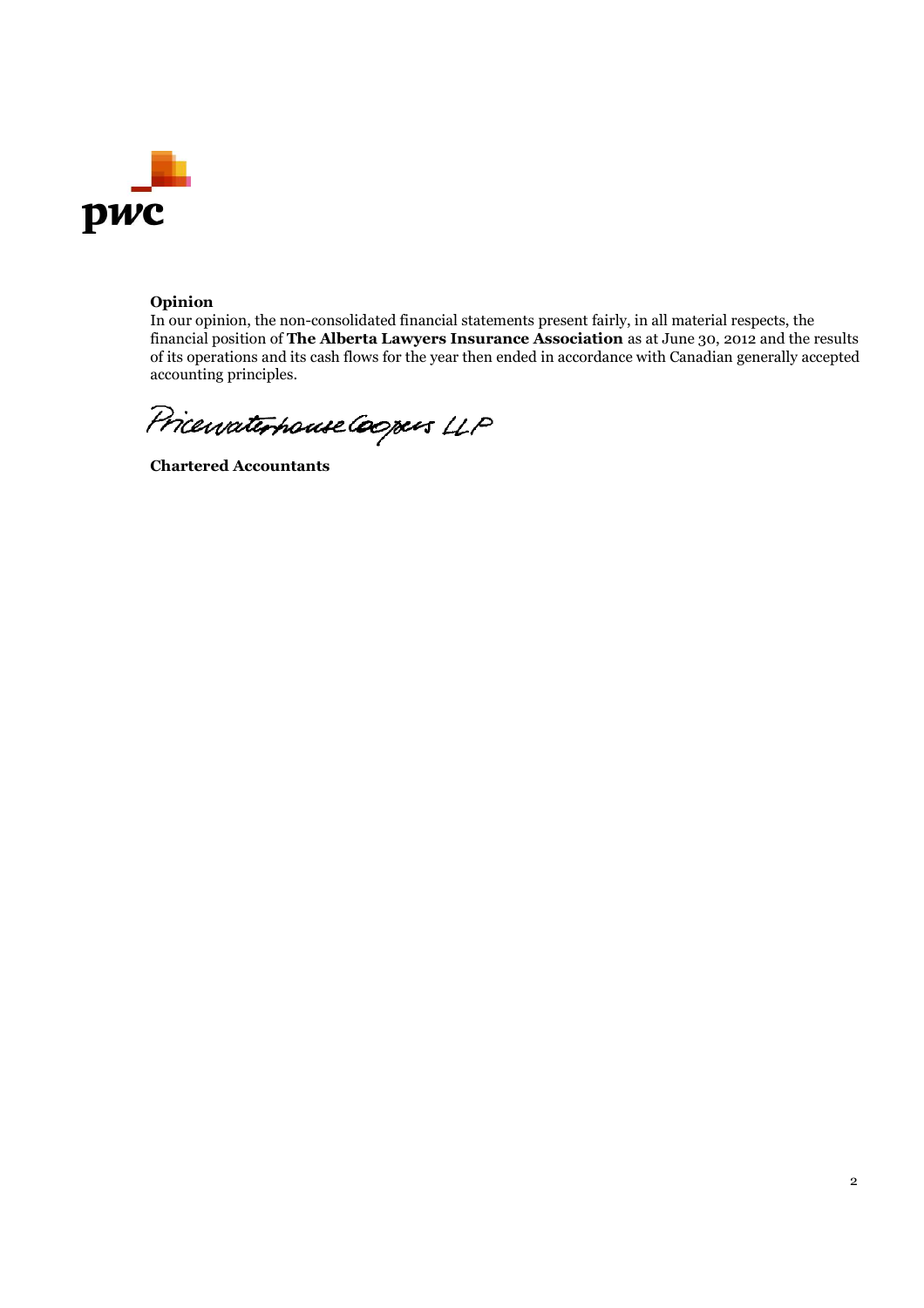Non-consolidated Balance Sheet **As at June 30, 2012** 

|                                                                                                                                                                      | 2012                                                   | 2011<br>\$                                    |
|----------------------------------------------------------------------------------------------------------------------------------------------------------------------|--------------------------------------------------------|-----------------------------------------------|
| <b>Assets</b>                                                                                                                                                        |                                                        |                                               |
| <b>Current assets</b><br>Cash and cash equivalents (note 2)<br>Accounts receivable<br>Accrued interest<br>Prepaid expenses<br>Due from 1452597 Alberta Ltd. (note 7) | 22,548,481<br>6,141,080<br>359,831<br>1,124<br>547,074 | 19,191,808<br>5,014,580<br>350,407<br>543,257 |
|                                                                                                                                                                      | 29,597,590                                             | 25,100,052                                    |
| <b>Investments</b> (note 3)                                                                                                                                          | 85,788,717                                             | 84,892,443                                    |
| <b>Capital assets</b> (note 4)                                                                                                                                       | 35,042                                                 | 40,125                                        |
|                                                                                                                                                                      | 115,421,349                                            | 110,032,620                                   |
| <b>Liabilities and Net Assets</b>                                                                                                                                    |                                                        |                                               |
| <b>Current liabilities</b><br>Accounts payable and accrued liabilities<br>Due to The Law Society of Alberta (note 7)<br>Deferred revenue (note 2)                    | 801,674<br>28,128<br>19,498,710                        | 457,692<br>25,253<br>18,330,851               |
| <b>Reserve for claims and related costs (note 6)</b>                                                                                                                 | 20,328,512<br>62,620,000                               | 18,813,796<br>55,354,000                      |
| <b>Net assets</b><br>Unrestricted<br>Share capital (note 5)                                                                                                          | 32,472,817<br>20                                       | 35,864,804<br>20                              |
|                                                                                                                                                                      | 32,472,837                                             | 35,864,824                                    |
|                                                                                                                                                                      | 115,421,349                                            | 110,032,620                                   |

## **Approved by the Board of Directors**

\_\_\_\_\_\_\_\_\_\_\_\_\_\_\_\_\_\_\_\_\_\_\_\_\_\_\_\_\_\_\_\_\_\_\_ Director \_\_\_\_\_\_\_\_\_\_\_\_\_\_\_\_\_\_\_\_\_\_\_\_\_\_\_\_\_\_\_\_\_\_\_ Director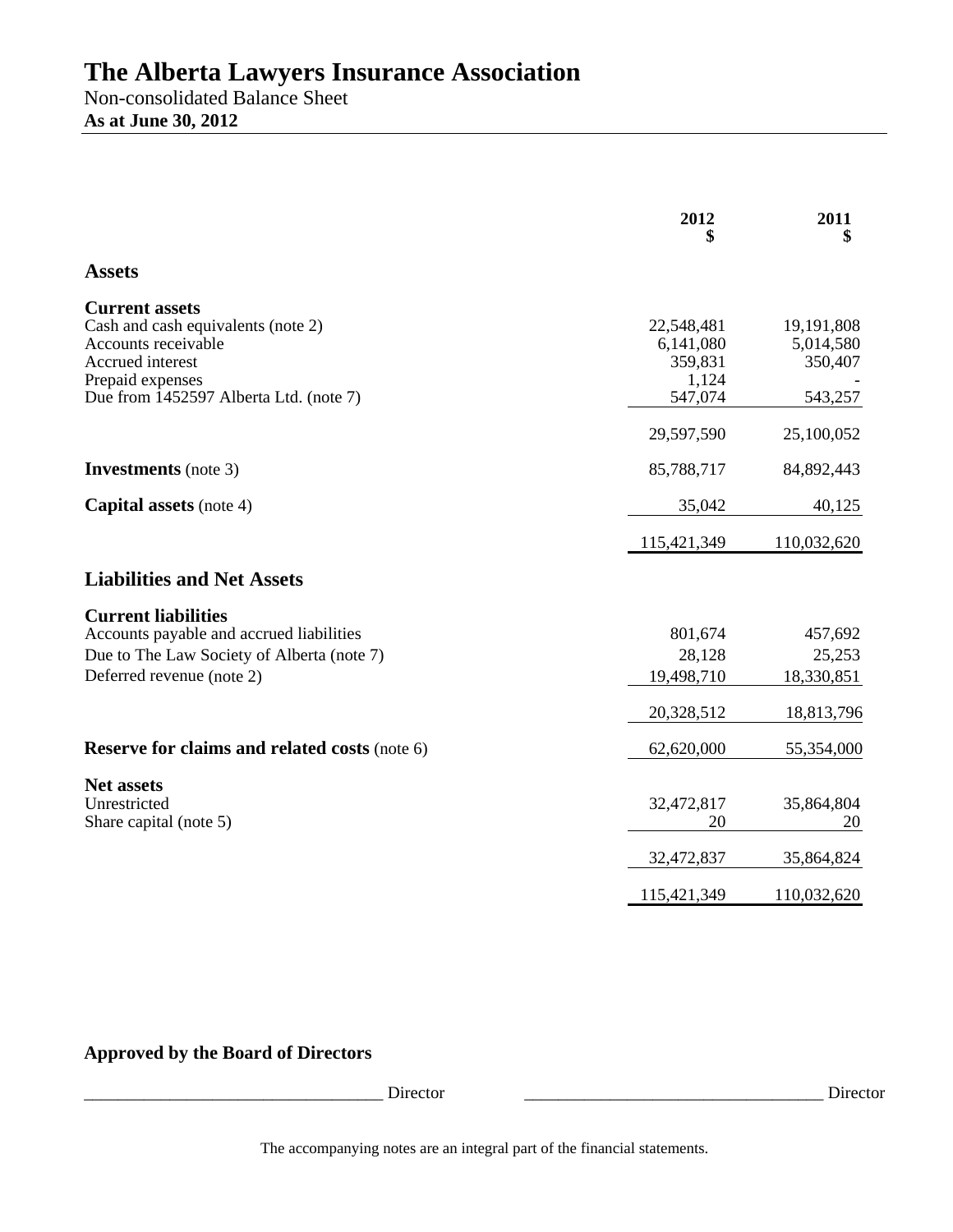Non-consolidated Statement of Revenue, Expenses and Net Assets **For the year ended June 30, 2012** 

|                                                                          | 2012<br>\$        | 2011<br>\$       |
|--------------------------------------------------------------------------|-------------------|------------------|
| <b>Revenue</b>                                                           |                   |                  |
| Annual levy                                                              | 18,888,275        | 17,470,612       |
| Investment income                                                        | 5,487,845         | 5,717,083        |
|                                                                          | 24,376,120        | 23,187,695       |
| <b>Expenses</b>                                                          |                   |                  |
| Provision for claims and related costs (note 6)                          | 19,982,475        | 16, 167, 748     |
| Premium paid to the Canadian Lawyers Insurance Association               | 4,417,920         | 4,206,388        |
| Salaries and employee benefits                                           | 1,813,032         | 1,772,850        |
| Management fee (note 7)                                                  | 1,337,360         | 1,258,588        |
| Investment counsel fee                                                   | 244,750           | 243,345          |
| Administration                                                           | 131,812           | 87,951           |
| Professional fees<br>Loss prevention                                     | 112,829<br>19,575 | 86,379<br>26,735 |
| Amortization                                                             | 28,855            | 19,198           |
| Bad debt recovery                                                        | (1,482)           |                  |
|                                                                          | 28,087,126        | 23,869,182       |
|                                                                          |                   |                  |
| Deficiency of revenue over expenses for the year<br>before the following | (3,711,006)       | (681, 487)       |
| Unrealized gain on the fair market value of investments                  | 319,019           | 5,207,816        |
| (Deficiency) excess of revenue over expenses for the year                | (3,391,987)       | 4,526,329        |
| Unrestricted net assets – beginning of year                              | 35,864,824        | 31,338,495       |
| Unrestricted net assets – end of year                                    | 32,472,837        | 35,864,824       |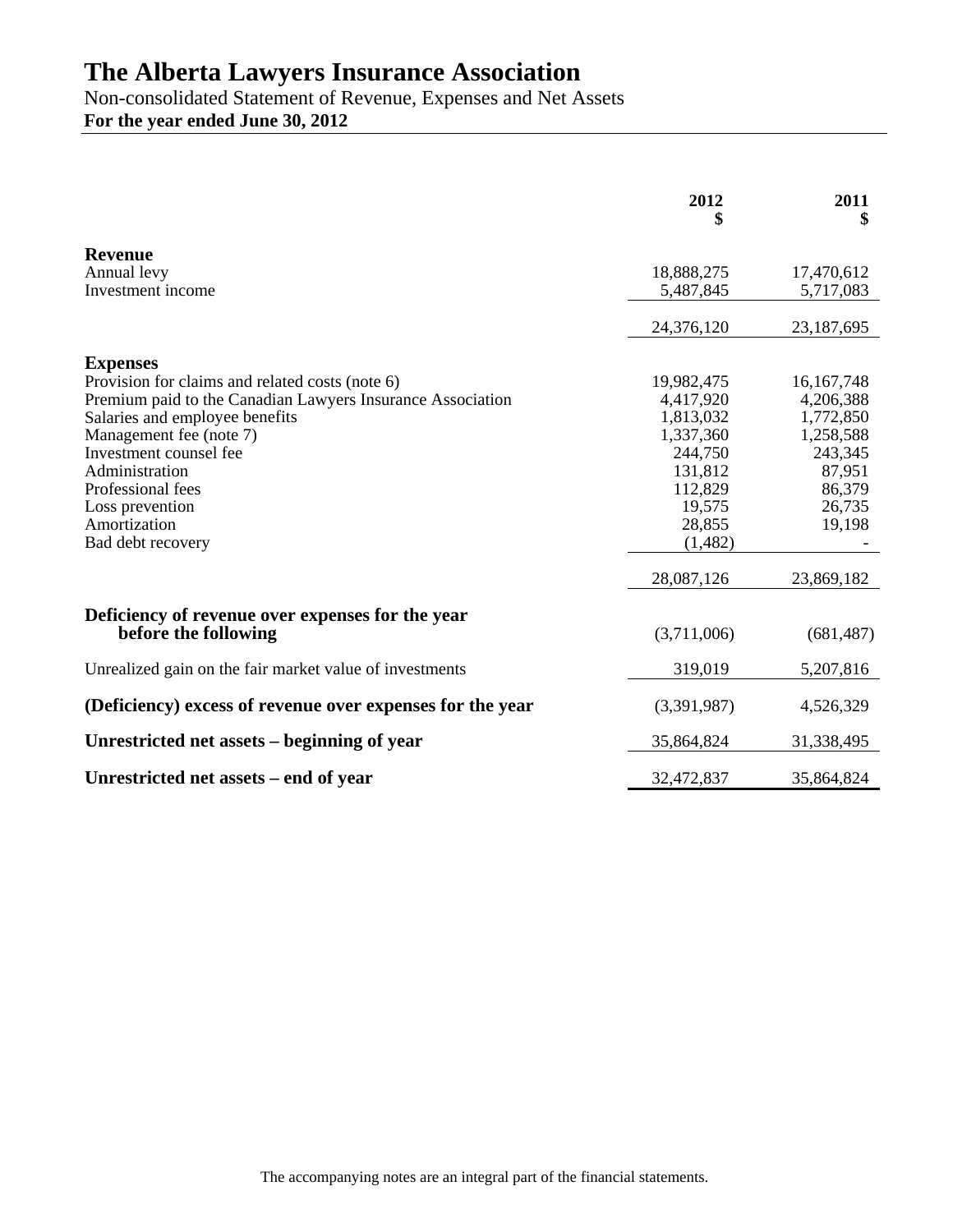Non-consolidated Statement of Cash Flows **For the year ended June 30, 2012** 

|                                                                                                                             | 2012                                      | 2011<br>\$                               |
|-----------------------------------------------------------------------------------------------------------------------------|-------------------------------------------|------------------------------------------|
| Cash provided by (used in)                                                                                                  |                                           |                                          |
| <b>Operating activities</b><br>Excess (deficiency) of revenue over expenses for the year<br>Items not affecting cash        | (3,391,987)                               | 4,526,329                                |
| Amortization<br>Gain on sale of investments                                                                                 | 28,855<br>(2,484,840)                     | 19,198<br>(2,695,431)                    |
| Unrealized gain on fair market value of investments<br>Provision for claims and related costs (note 6)                      | (319,019)<br>19,982,475                   | (5,207,816)<br>16, 167, 748              |
|                                                                                                                             | 13,815,484                                | 12,810,028                               |
| Changes in non-cash working capital items<br>Claims and related costs paid – net of recoveries (note $6$ )                  | 373,850<br>(12,716,475)                   | 642,221<br>(15, 847, 748)                |
|                                                                                                                             | 1,472,859                                 | (2,395,499)                              |
| <b>Investing activities</b><br>Proceeds on disposal of investments<br>Purchase of investments<br>Purchase of capital assets | 23,150,031<br>(21, 242, 445)<br>(23, 772) | 32,328,402<br>(24, 266, 270)<br>(13,530) |
|                                                                                                                             | 1,883,814                                 | 8,048,602                                |
| Increase in cash and cash equivalents                                                                                       | 3,356,673                                 | 5,653,103                                |
| Cash and cash equivalents – beginning of year                                                                               | 19,191,808                                | 13,538,705                               |
| Cash and cash equivalents – end of year                                                                                     | 22,548,481                                | 19, 191, 808                             |
| Cash and cash equivalents are comprised of<br>Cash<br>Short-term investments                                                | 8,557,168<br>13,991,313                   | 9,619,524<br>9,572,284                   |
|                                                                                                                             | 22,548,481                                | 19, 191, 808                             |
| Interest received                                                                                                           | 2,047,465                                 | 2,082,243                                |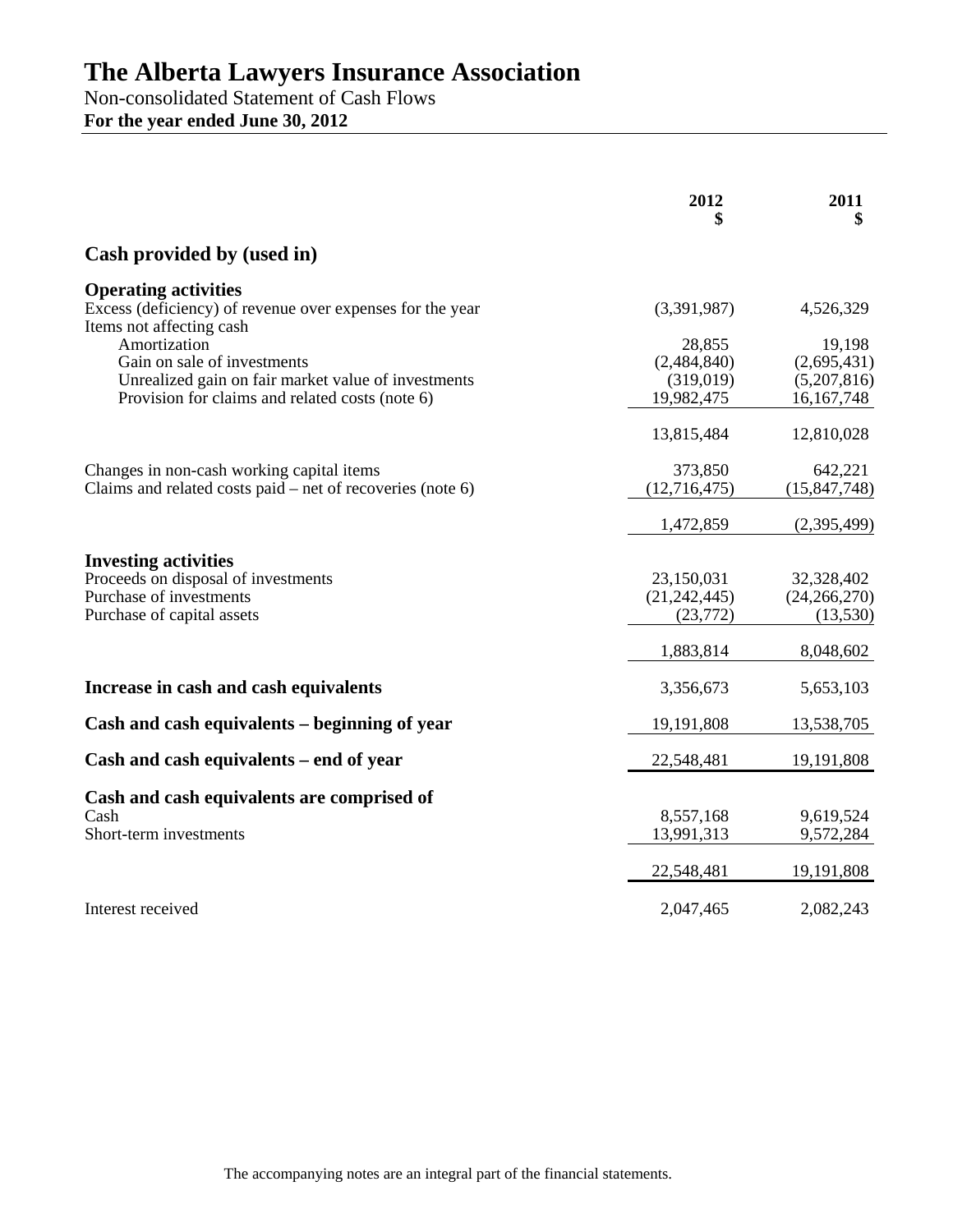Notes to Non-consolidated Financial Statements  **As at June 30, 2012** 

## **1 General**

The Alberta Lawyers Insurance Association (the "Association") was incorporated on June 6, 1988 under Part 9 of the Companies Act of Alberta, chapter C-21, RSA 2000. On January 30, 2006, the Association was converted from a company limited by guarantee to a company limited by shares (see note 6). The Association administers a program under which active members of the Law Society of Alberta (the "Law Society") in private practice (insured lawyers) have mandatory coverage for errors and omissions of \$1,000,000 per occurrence, with an annual aggregate limit of \$2,000,000. The Association has contracted with the Canadian Lawyers Insurance Association ("CLIA") for group coverage subject to a group deductible of \$300,000 for each claim. The Association is subject to premiums and other assessments that may arise from the agreement with CLIA. The Association meets the qualifications of a non-profit organization as defined by the Income Tax Act and as such is exempt from taxes. The financial statements of the Association are prepared on a non-consolidated basis (refer to Note 7 "Related Party Transactions").

## **2 Summary of significant accounting policies**

## **Revenue recognition**

The levy is determined prior to the end of the fiscal year and amounts are due from insured lawyers prior to July 1st. Levy revenue is recorded evenly throughout the year. Amounts received or receivable from insured lawyers that pertain to the period subsequent to the year-end are recorded as deferred revenue.

## **Investment income**

Investment income comprises of interest, dividends, fund distributions, and gains and losses realized on the disposal of investments. Interest and dividends earned on investments are included as revenue on an accrual basis. The change in fair value of investments is recorded in the statement of revenue, expenses and net assets as an unrealized gain (loss).

#### **Reserve and Provision for claims and related costs**

The provision for claims and related costs is based upon the change from year to year in the reserve for claims and related costs. The reserve value is the determined discounted cost of possible claims and related costs as at the end of the fiscal year determined by actuarial valuation.

The Association has engaged a third party actuary to provide an annual valuation of the reserve for claims and related costs in accordance with the standards of practice adopted by the Canadian Institute of Actuaries. For the purpose of the actuarial valuation, the actuary is making use of certain information contained in the Association's financial records.

## **Recoveries**

Recoveries for claims and related costs from insurers and other third parties are recorded when they can be reasonably estimated and collectability is reasonably assured. Otherwise, the recovery is recorded when received.

#### **Cash and cash equivalents**

Cash and cash equivalents include cash and short-term investments comprised of treasury bills that are readily convertible to known amounts of cash and have an insignificant risk of change in value.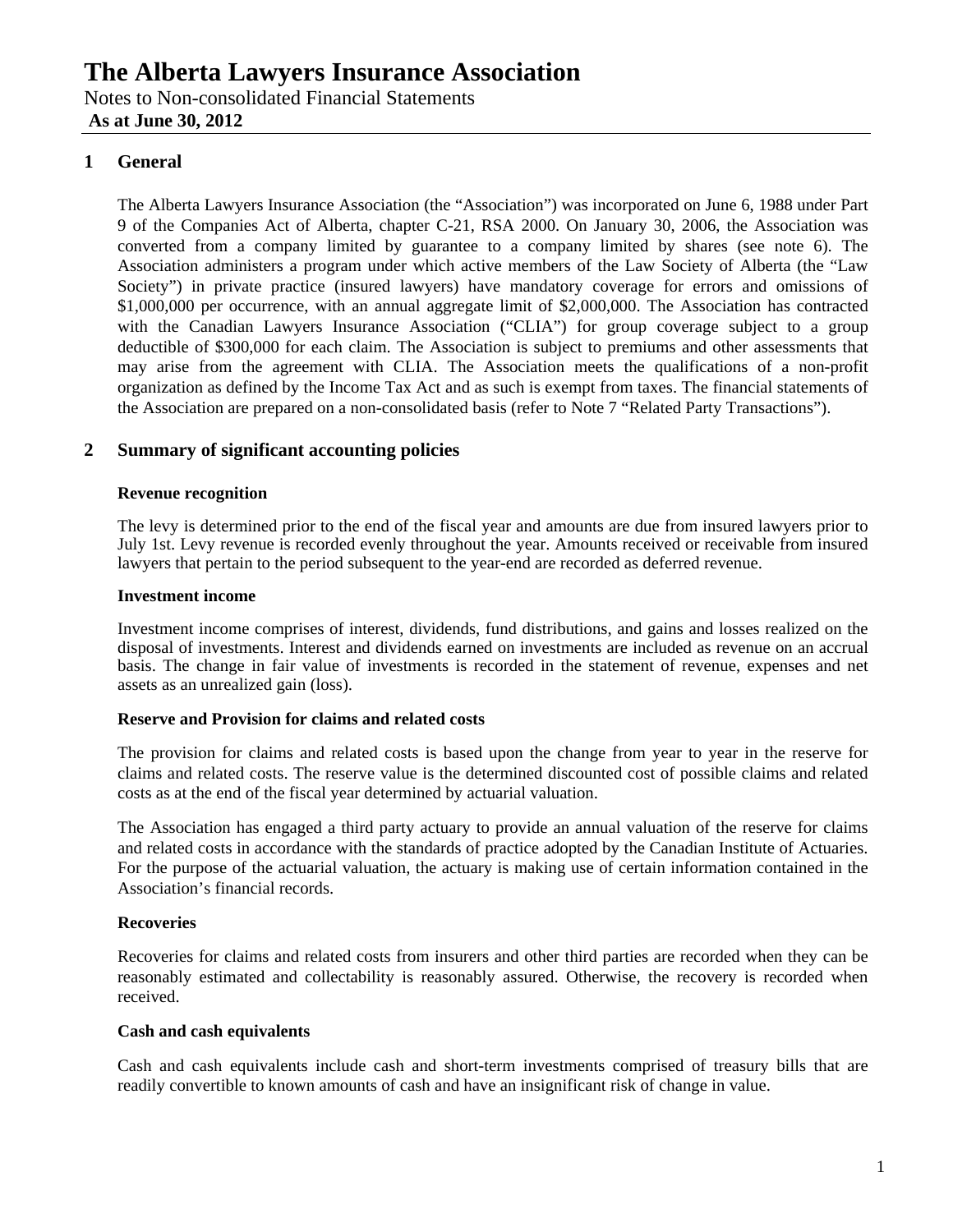## **As at June 30, 2012**

#### **Capital assets**

Capital assets are recorded at cost net of accumulated amortization. Amortization is calculated on a straightline basis at the following annual rates:

| Furniture and equipment | 20%     |
|-------------------------|---------|
| Computers               | 33 1/3% |

#### **Donated services**

A portion of the Association's work is dependent on the services of volunteers, in particular the significant contribution of the Benchers of the Law Society, the Insurance Committee, and the Claims Committee. These services are not normally purchased by the Association and, due to the difficulty in determining their fair value, donated services are not recognized in these financial statements.

#### **Use of estimates**

Some items in the financial statements are measured using management's best estimates based on assumptions that reflect the most probable set of economic conditions and planned course of action. The most significant of these is an estimate for the reserve for claims and related costs. It is possible, based on existing knowledge, that change in future conditions would require a material change in the recognized amounts of certain items.

#### **Financial instruments**

The Association's financial instruments are cash and cash equivalents, accounts receivable, accrued interest, due to (from) The Law Society of Alberta, due from 1452597 Alberta Ltd., investments, accounts payable and accrued liabilities.

The Association has classified each financial instrument into the following categories:

| Category                    | <b>Financial Instrument</b>                                  |
|-----------------------------|--------------------------------------------------------------|
| Loans and receivables       | Accounts receivable, accrued interest, due to (from) the Law |
|                             | Society of Alberta, due from 1452597 Alberta Ltd.            |
| Held-for-trading            | Investments, cash and cash equivalents                       |
| Other financial liabilities | Accounts payable and accrued liabilities                     |

Financial instruments must initially be recognized at fair value on the balance sheet. Subsequent measurement of the financial instruments is based on their classification. Cash and cash equivalents are measured at cost which approximates fair market value due to their short term nature. Loans, receivables and financial liabilities are measured at cost or amortized cost. Held-for-trading investments are measured at fair market value with unrealized gains or losses recognized in the statement of revenue, expenses, and net assets.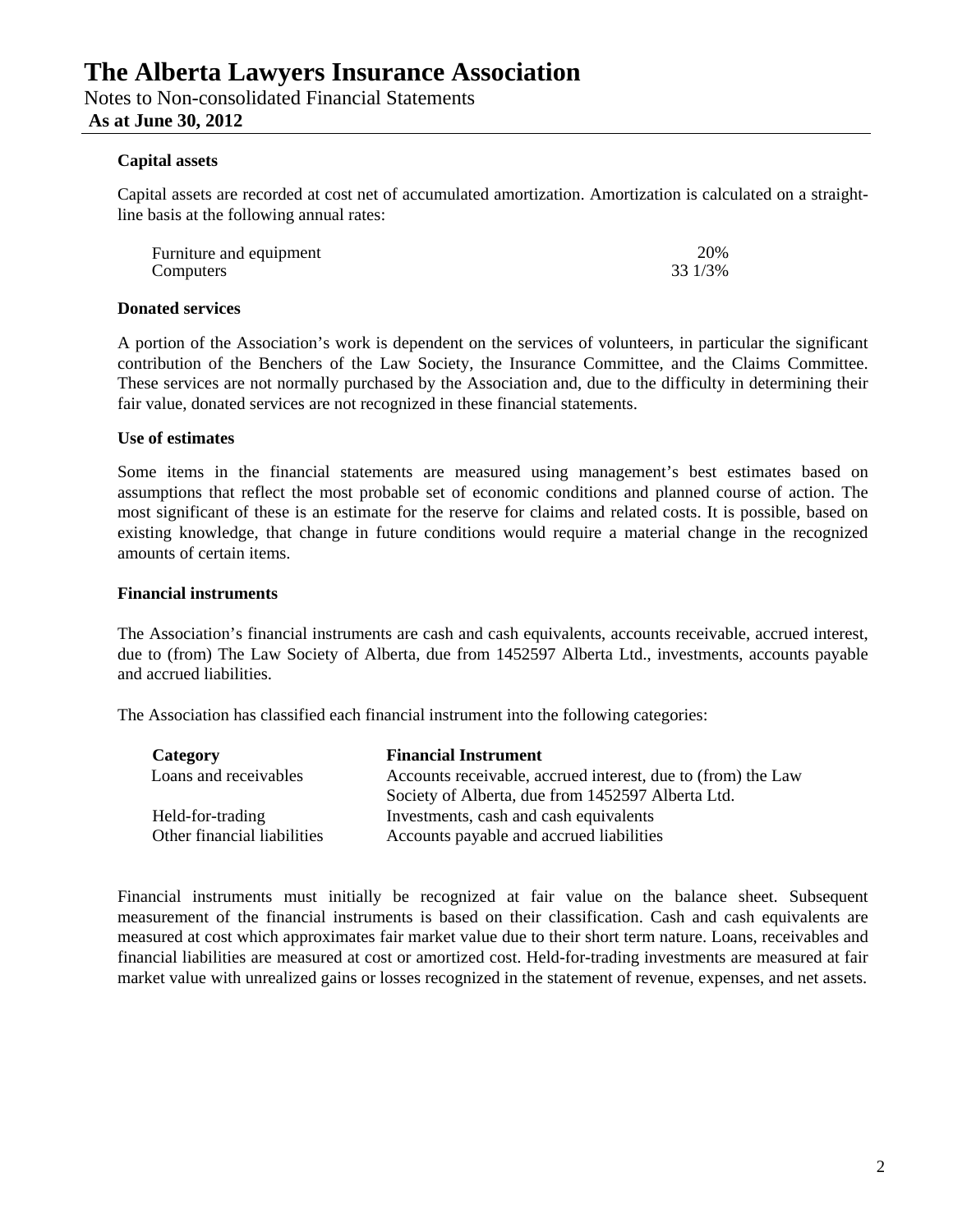Notes to Non-consolidated Financial Statements  **As at June 30, 2012** 

## **3 Investments**

The Association's investments are managed under contract with an investment manager. The Association's investments are carried at fair market value, subject to normal market fluctuations, and the statement of revenue, expenses, and net assets reports both realized and unrealized gains and losses on investments. The Association's investments consist of bonds and equity investments.

Investments at June 30 are as follows:

|                                                  | 2012<br>\$   | 2011         |
|--------------------------------------------------|--------------|--------------|
| <b>Bonds denominated in Canadian dollars:</b>    |              |              |
| Corporate                                        | 17,890,849   | 17,283,005   |
| Municipal government                             | 2,205,140    | 2,171,980    |
| Provincial government                            | 11,628,855   | 12,203,932   |
| Federal government                               | 15,732,264   | 14,950,342   |
|                                                  | 47, 457, 108 | 46,609,259   |
| <b>Equities denominated in Canadian dollars:</b> | 38,331,609   | 38, 283, 184 |
|                                                  | 85,788,717   | 84,892,443   |

## **4 Capital assets**

|                                      | 2012             |                                          |                  | 2011             |
|--------------------------------------|------------------|------------------------------------------|------------------|------------------|
|                                      | Cost<br>\$       | <b>Accumulated</b><br>amortization<br>\$ | <b>Net</b><br>\$ | <b>Net</b><br>\$ |
| Furniture and equipment<br>Computers | 42,739<br>56,310 | 19,790<br>44,217                         | 22,949<br>12,093 | 25,865<br>14,260 |
|                                      | 99,048           | 64,006                                   | 35,042           | 40,125           |

## **5 Share capital**

On January 30, 2006, the Association was converted from a company limited by guarantee to a company limited by shares. As a result of this conversion, share capital of \$20 was issued representing four common shares; three shares issued to the Law Society and one common share issued to the person from time to time holding the office of Executive Director of the Law Society, as bare trustee for the Law Society.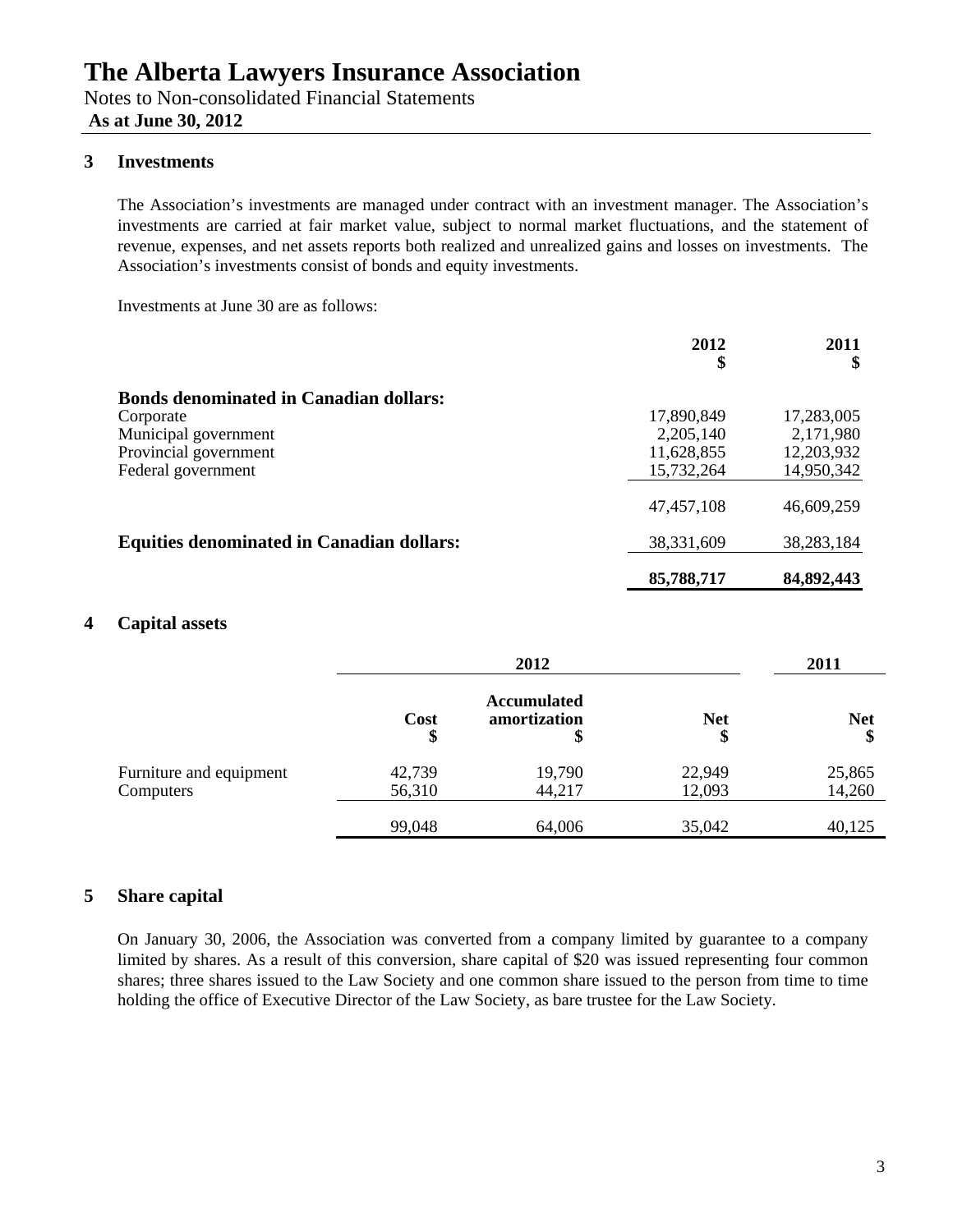Notes to Non-consolidated Financial Statements  **As at June 30, 2012** 

## **6 Reserve for claims and related costs**

The change in the reserve for claims and related costs is summarized as follows:

|                                                                         | 2012                                                       | 2011                                                       |
|-------------------------------------------------------------------------|------------------------------------------------------------|------------------------------------------------------------|
| Reserve for claims and related costs – beginning of year                | 55,354,000                                                 | 55,034,000                                                 |
| Claims paid and accrued<br>Related costs paid and accrued<br>Recoveries | (10, 374, 493)<br>(5,284,602)<br>2,942,620<br>(12,716,475) | (15,587,986)<br>(5,390,676)<br>5,130,914<br>(15, 847, 748) |
| Increase due to claims experience                                       | 19,982,475                                                 | 16, 167, 748                                               |
| Reserve for claims and related costs – end of year                      | 62,620,000                                                 | 55,354,000                                                 |
| Actuarial liability<br>Provision for incurred but unreported claims     | 58,937,000<br>4,223,000                                    | 51,171,000<br>4,183,000                                    |
| <b>Reserve for claims and related costs</b>                             | 62,620,000                                                 | 55,354,000                                                 |

A portion of the reserve for claims and related costs is expected to be paid within the next fiscal year. This amount cannot be reasonably determined and therefore has not been included in current liabilities.

The discount rate applied by the actuary at June 30, 2012 is  $3.25\%$  (2011 – 4.25%). The undiscounted reserve balance at June 30, 2012 is \$60,035,000 (2011 – \$55,433,000).

## **7 Related party transactions**

As described in note 6, the Association is a wholly owned subsidiary of the Law Society. During the year, the Association paid the Law Society an amount of  $$1,337,360$  (2011 –  $$1,258,588$ ) for management fees. The balance due to the Law Society at June 30 of \$28,128 (2011 – \$25,253 due from the Law Society) is non-interest bearing and due on demand.

The elected Benchers of the Law Society include members drawn from law firms across the province. These law firms may at times be engaged by the Association in the normal course of business. During the year ended June 30, 2012, expenses of \$3,325,698 (2011 - \$3,279,255) were incurred with these law firms.

1452597 Alberta Ltd. ("1452597") is a wholly owned subsidiary of the Association and was incorporated on February 12, 2009 under the Business Corporations Act. Share capital of \$1 consists of 100 common shares.

The sole purpose of 1452597 is to hold real property obtained under the terms of a claim settlement regarding the Association's insurance coverage for members of the Law Society. The claim will be concluded by selling the property and transferring the net proceeds to the Association at which time 1452597 will be wound up.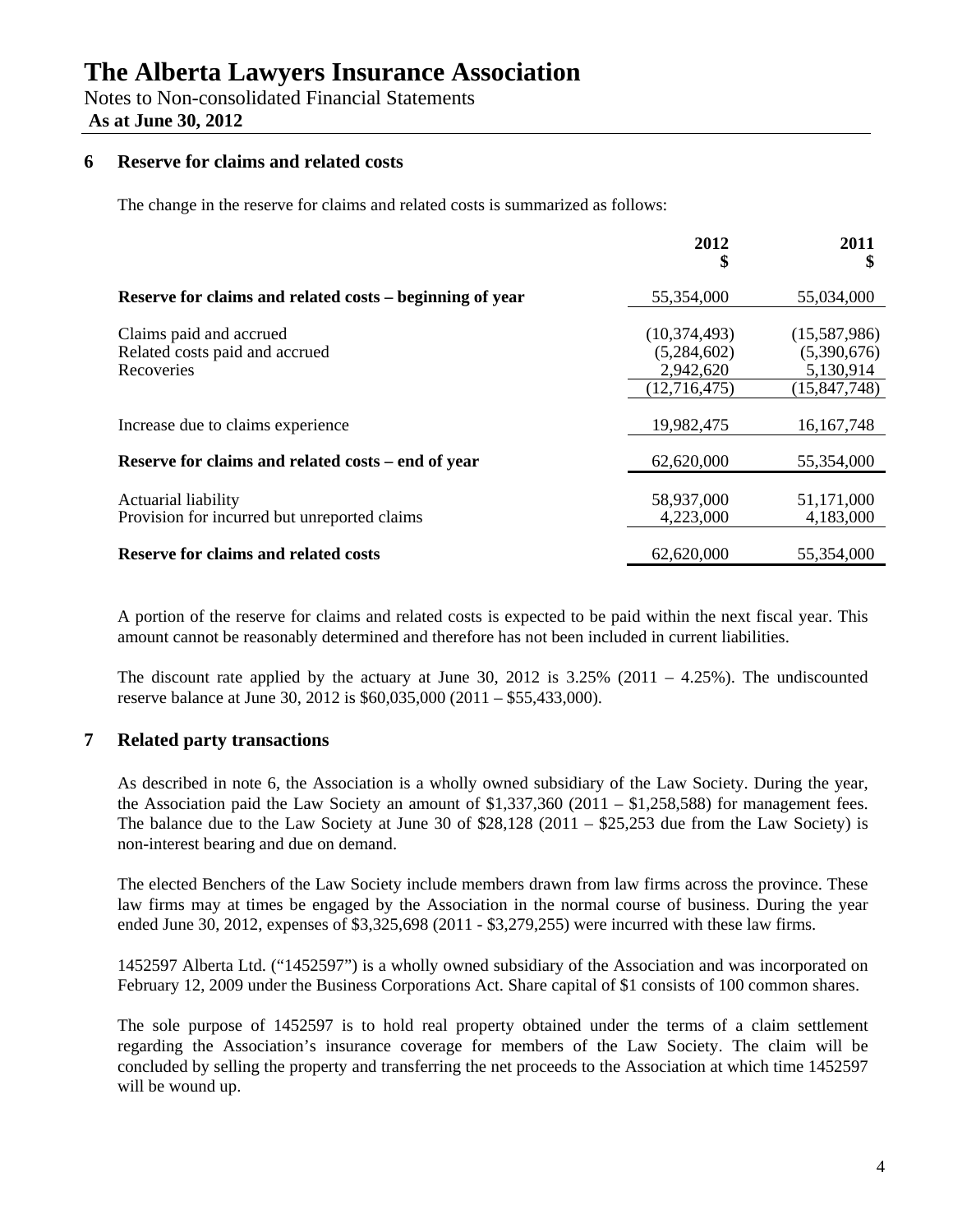Notes to Non-consolidated Financial Statements  **As at June 30, 2012** 

The Association does not consolidate the results of 1452597 in its financial statements as permitted by CICA 4450 "Reporting Controlled and Related Entities by Not-for-Profit Organizations" and CICA 4460 "Disclosure of Related Party Transactions". A summary of 1452597's financial information at June 30 is as follows:

|                                          | 2012<br>\$         | 2011<br>\$         |
|------------------------------------------|--------------------|--------------------|
| Assets<br>Liabilities                    | 530,265<br>547,074 | 530,265<br>543,257 |
| Net assets                               | (16, 809)          | (12,992)           |
| Expenses                                 | 3,817              | 1,505              |
| Deficiency of revenues over expenditures | (3,817)            | (1,505)            |
| Cash flows from operating activities     | 265                |                    |
| Increase in cash and cash equivalents    | 265                |                    |

## **8 Financial instruments**

#### **Fair value**

The fair market value of all financial instruments, except for investments, approximates book value due to their short term nature. The Association records its equity investments at fair market value based upon quoted market values. Bond values are determined from multiple sources using the average bid/ask spread and at various times of day. The fair value of reserve for claims and related costs is based upon annual actuarial assessments.

#### **Interest rate risk**

Treasury bills have a maturity date within a year from the balance sheet date and bear an interest rate of  $0.92\%$  (2011 – 0.93%).

Included in investments are fixed income bonds in the amount of \$47,457,108 (2011 – \$46,609,259). The maturity dates and interest rate ranges are as follows:

| Maturity dates (from balance sheet date)        | Interest rate<br>range | <b>Market</b><br>value | Interest rate<br>range | <b>Market</b><br>value |
|-------------------------------------------------|------------------------|------------------------|------------------------|------------------------|
|                                                 | 2012                   |                        | 2011                   |                        |
| Within five years                               | $3.66 - 5.25\%$        | 19,662,626             | $4.65 - 6.15\%$        | 9,352,657              |
| Greater than five years but less than ten years | $2.65 - 5.68\%$        | 16,330,038             | $3.25 - 5.68\%$        | 31,392,842             |
| Greater than ten years                          | $2.70 - 6.45\%$        | 11,464,444             | $4.70 - 6.45\%$        | 5,863,760              |
|                                                 |                        | 47, 457, 108           |                        | 46,609,259             |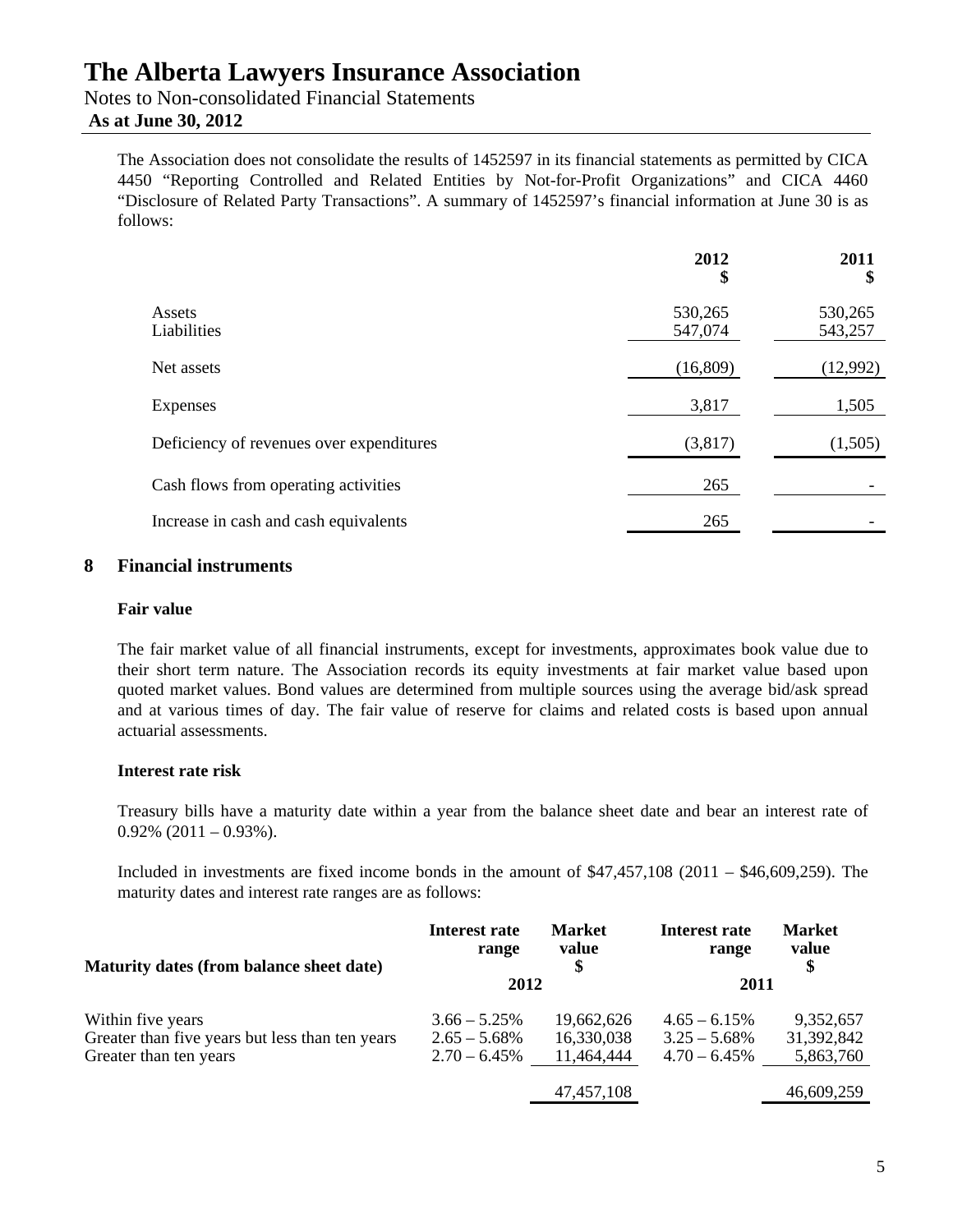The Association manages the interest rate risk on fixed income bonds by engaging an investment manager who operates subject to investment parameters designed to mitigate this risk.

## **Price risk**

The investments of the Association are subject to price risk because changing interest rates impact the market value of the fixed rate investments, general economic conditions affect the market value of equity investments and currency exchange rates impact the market value of the investments denominated in currencies other than the Canadian dollar. The risk is mitigated by engaging an investment manager for the long term portfolio investments and by investing other funds in short term fixed rate products with high credit ratings.

## **Credit risk**

The Association does not believe it is exposed to significant credit risk on any of its financial assets. The Association manages credit risk by maintaining bank accounts with reputable financial institutions, only investing in securities that are liquid, highly rated, traded in active markets and its accounts receivables are small and from reputable, credit-worthy organizations.

## **Currency risk**

The Association is exposed to currency risk to the extent that investments are not denominated in Canadian dollars (refer to note 3). The Association has not entered into any foreign currency contracts to mitigate this risk.

## **Liquidity risk**

The Association engages an investment manager to administer the investments it plans to hold for a long period of time. These investments are subject to liquidity risk if the Association is required to sell at a time that the market for these investments is unfavourable.

## **9 Equity in Canadian Lawyers Insurance Association**

The Association is a subscriber to the Canadian Lawyers Insurance Association (CLIA), a reciprocal insurance exchange through which the law societies of ten provinces and territories (or their associated liability insurance entities) enter into agreements of mutual indemnification. Separate reserves are maintained by CLIA with respect to risks assumed and the Association has an interest in surpluses in these reserves. CLIA prepares annual Subscriber Accounts, as at the end of CLIA's fiscal year (December 31), which are approved by the CLIA Advisory Board. These accounts include a reserve for claims liabilities on a discounted basis. On that basis, the Subscriber Accounts of CLIA as at December 31, 2011 show the Association's equity to be approximately \$8.0 million (December 31, 2010 – \$8.0 million). The Association's equity is not reflected in these financial statements.